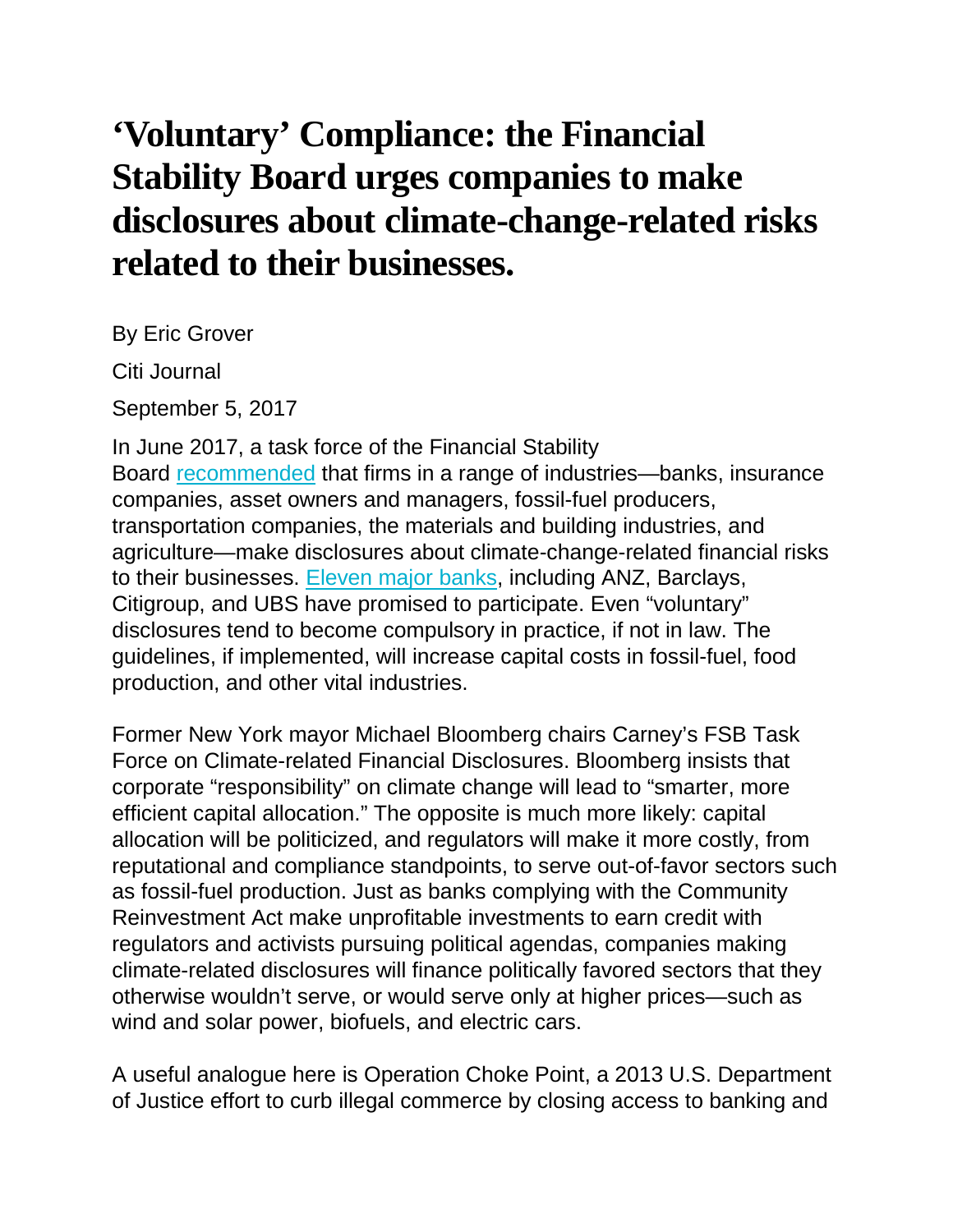payment processing. The FDIC, Office of the Comptroller of the Currency, and the DOJ pressured banks and payment processors not to serve politically out-of-favor industries, including subprime lenders, gun dealers and manufacturers, tobacco, escort services, and marijuana suppliers in states that permit its sale. Regulatory directives frequently exceed their original parameters.

Fossil fuels remain the world's primary energy source. In *The [Moral](https://www.amazon.com/Moral-Case-Fossil-Fuels/dp/1591847443/ref=sr_1_1?s=books&ie=UTF8&qid=1501523210&sr=1-1&keywords=the+moral+case+for+fossil+fuels) Case for [Fossil](https://www.amazon.com/Moral-Case-Fossil-Fuels/dp/1591847443/ref=sr_1_1?s=books&ie=UTF8&qid=1501523210&sr=1-1&keywords=the+moral+case+for+fossil+fuels) Fuels*, Alex Epstein makes a compelling case for the enormous good they do. Hydrocarbons provide most of the electricity in every country except France and Nepal, which rely primarily on nuclear and hydro-power, respectively. Fossil fuels power most transportation worldwide: raising their cost will reduce economic growth, quality of life, and life expectancy. Likewise, making food more expensive—as the guidelines would do, by increasing agriculture's cost of capital and energy—means people must spend more to feed themselves and less on everything else.

Six members of the FSB task force represent global consultancies and auditing firms that would likely develop and certify climate-change disclosures; nine members have "sustainable" or "sustainability" in their job titles. "Sustainable" has become a euphemism for economic activity that requires government subsidies to persist: otherwise, the free market allocates capital away from unsustainable activities.

The task force's report repeats the doctrine that anthropogenic, atmospheric carbon dioxide is warming the earth, and that economic activity producing CO2 must be curbed. It is true that CO2 levels are rising, but the case for stifling economic activity to combat it lacks scientific support or any reasonable cost/benefit justification. And higher CO2 levels, regardless of whether the planet is warming or cooling, boost agricultural productivity—lowering food costs.

Climate-change models suggest that even severely curtailing economic activity would make only a small impact on projected temperature increases. Even if the temperature rises as much as some models suggest, our ability to deal with a warmer planet, without compromising economic growth, has never been greater. Warming alarmists assume that our